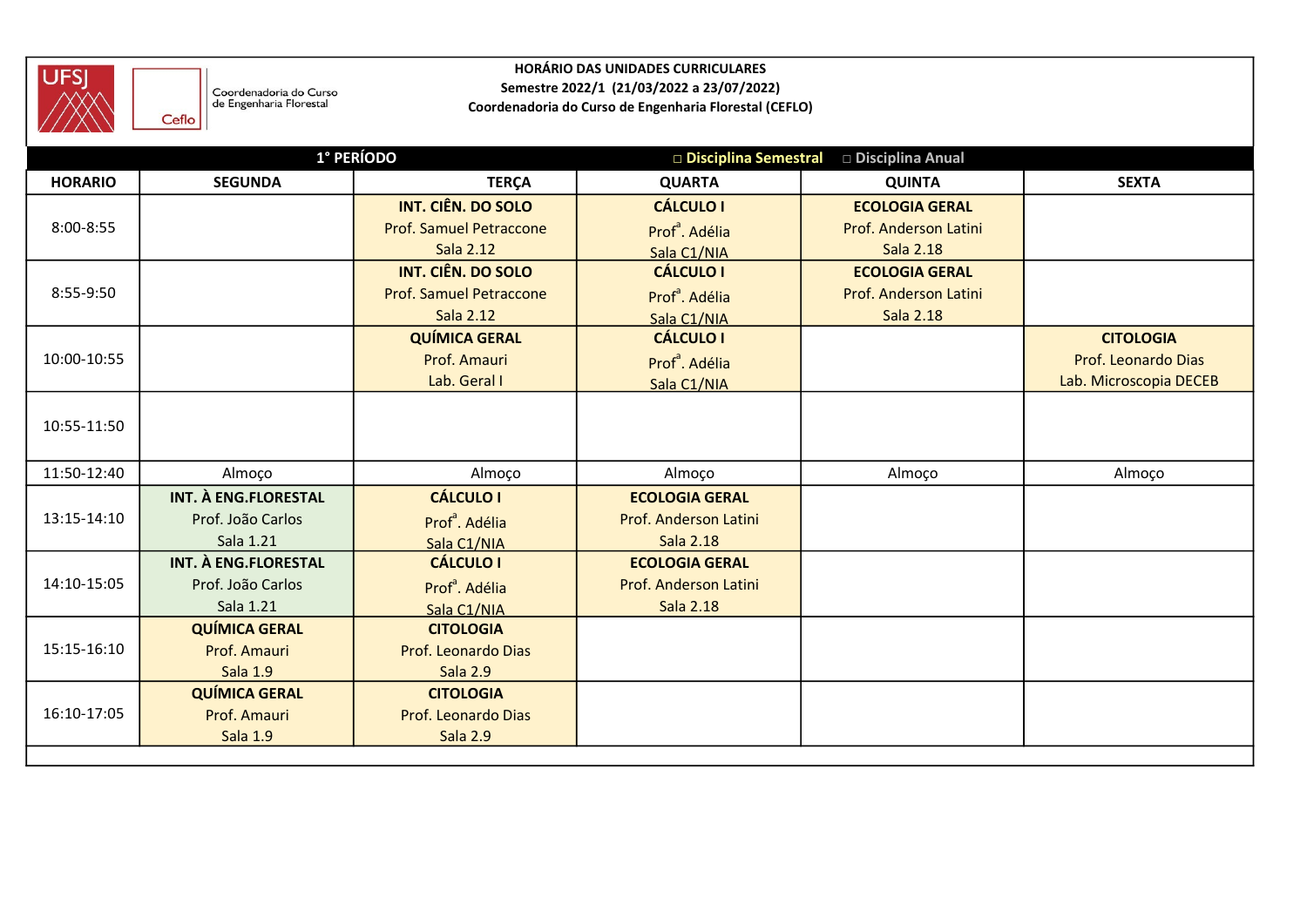

|                | Coordenadoria do Curso                |                                                 | <b>HORÁRIO DAS UNIDADES CURRICULARES</b><br>Semestre 2022/1 (21/03/2022 a 23/07/2022) |                                                 |                                                   |
|----------------|---------------------------------------|-------------------------------------------------|---------------------------------------------------------------------------------------|-------------------------------------------------|---------------------------------------------------|
|                | de Engenharia Florestal<br>Ceflo      |                                                 | Coordenadoria do Curso de Engenharia Florestal (CEFLO)                                |                                                 |                                                   |
|                |                                       | 2° PERÍODO                                      |                                                                                       | □ Disciplina Semestral □ Disciplina Anual       |                                                   |
| <b>HORARIO</b> | <b>SEGUNDA</b>                        | <b>TERÇA</b>                                    | <b>QUARTA</b>                                                                         | <b>QUINTA</b>                                   | <b>SEXTA</b>                                      |
|                |                                       | <b>ZOOLOGIA GERAL</b>                           |                                                                                       | <b>ZOOLOGIA GERAL</b>                           |                                                   |
| $8:00 - 8:55$  |                                       | Prof <sup>ª</sup> . Cidália Gabriela            |                                                                                       | Prof <sup>ª</sup> . Cidália Gabriela            |                                                   |
|                |                                       | Sala 1.9<br><b>ZOOLOGIA GERAL</b>               |                                                                                       | Lab. Microscopia DCIAG<br><b>ZOOLOGIA GERAL</b> |                                                   |
| 8:55-9:50      |                                       | Prof <sup>ª</sup> . Cidália Gabriela            |                                                                                       | Prof <sup>ª</sup> . Cidália Gabriela            |                                                   |
|                |                                       | Sala 1.9                                        |                                                                                       | Lab. Microscopia DCIAG                          |                                                   |
|                | <b>QUÍMICA ORGÂNICA</b>               | <b>ANATOMIA VEGETAL</b>                         |                                                                                       | <b>FÍSICA I</b>                                 |                                                   |
| 10:00-10:55    | Prof. Júlio Onésio                    | Prof. Cléber                                    |                                                                                       | <b>Prof. Leandro Mendes</b>                     |                                                   |
|                | Sala 1.12                             | Lab. Anat. Veg. DECEB                           |                                                                                       | Sala C1/NIA                                     |                                                   |
|                | <b>QUÍMICA ORGÂNICA</b>               | <b>ANATOMIA VEGETAL</b>                         |                                                                                       | <b>FÍSICA I</b>                                 | <b>QUÍMICA ANALÍTICA</b>                          |
| 10:55-11:50    | Prof. Júlio Onésio                    | Prof. Cléber                                    |                                                                                       | <b>Prof. Leandro Mendes</b>                     | Prof. Eric Marsalha                               |
|                | Sala 1.12                             | Lab. Anat. Veg. DECEB                           |                                                                                       | Sala C1/NIA                                     | Lab. Geral I                                      |
| 11:50-12:40    | Almoço                                | Almoço                                          | Almoço                                                                                | Almoço                                          | Almoço                                            |
|                | <b>ANATOMIA VEGETAL</b>               | <b>QUÍMICA ANALÍTICA</b>                        | <b>ESTATÍSTICA BÁSICA</b>                                                             |                                                 | SISTEMÁTICA E ORG. VEGETAL                        |
| 13:15-14:10    | Prof. Cléber                          | Prof. Eric Marsalha                             | Prof <sup>ª</sup> . Ana Paula                                                         |                                                 | Prof. Paulo Gonella                               |
|                | Lab. Microscopia DECEB                | Sala 2.1                                        | Sala 2.1                                                                              |                                                 | Lab. Microscopia DCIAG                            |
|                | <b>ANATOMIA VEGETAL</b>               | <b>QUÍMICA ANALÍTICA</b>                        | <b>ESTATÍSTICA BÁSICA</b>                                                             |                                                 | SISTEMÁTICA E ORG. VEGETAL                        |
| 14:10-15:05    | Prof. Cléber                          | Prof. Eric Marsalha                             | Prof <sup>ª</sup> . Ana Paula                                                         |                                                 | Prof. Paulo Gonella                               |
|                | Lab. Microscopia DECEB                | Sala 2.1                                        | Sala 2.1                                                                              |                                                 | Lab. Microscopia DCIAG                            |
| 15:15-16:10    | <b>ESTATÍSTICA BÁSICA</b>             | <b>QUÍMICA ANALÍTICA</b><br>Prof. Eric Marsalha | <b>FÍSICA I</b>                                                                       |                                                 | SISTEMÁTICA E ORG. VEGETAL<br>Prof. Paulo Gonella |
|                | Prof <sup>ª</sup> . Ana Paula         | Sala 2.1                                        | <b>Prof. Leandro Mendes</b><br>Sala C1/NIA                                            |                                                 | Anfiteatro                                        |
|                | Sala 2.3<br><b>ESTATÍSTICA BÁSICA</b> | <b>QUÍMICA ORGÂNICA</b>                         | <b>FÍSICA I</b>                                                                       |                                                 | SISTEMÁTICA E ORG. VEGETAL                        |
| 16:10-17:05    | Prof <sup>ª</sup> . Ana Paula         | Prof. Júlio Onésio                              | <b>Prof. Leandro Mendes</b>                                                           |                                                 | Prof. Paulo Gonella                               |
|                | Sala 2.3                              | Lab. Geral I                                    | Sala C1/NIA                                                                           |                                                 | Anfiteatro                                        |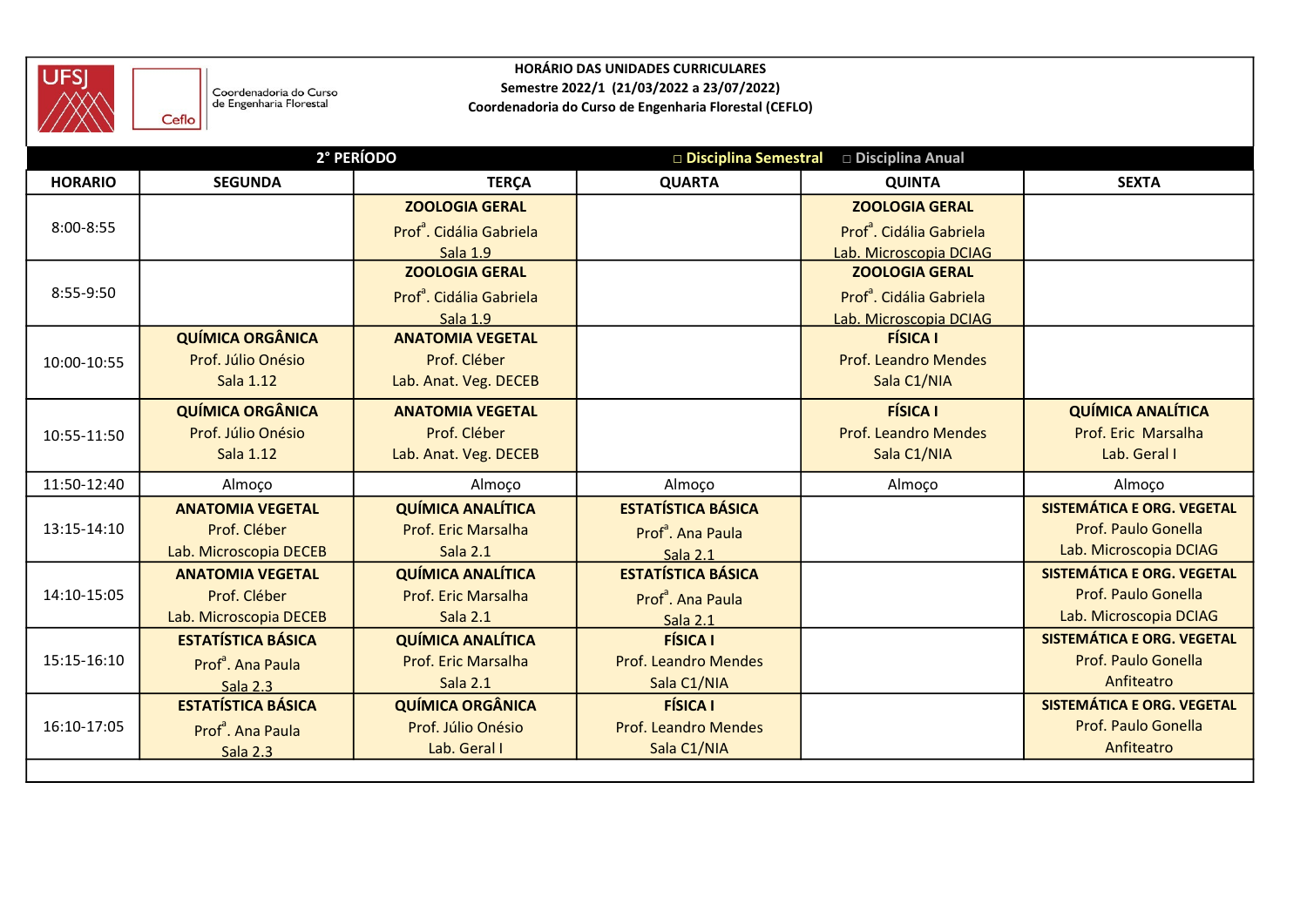

| <b>UFSJ</b>    | Coordenadoria do Curso<br>de Engenharia Florestal<br>Ceflo |                                               | <b>HORÁRIO DAS UNIDADES CURRICULARES</b><br>Semestre 2022/1 (21/03/2022 a 23/07/2022)<br>Coordenadoria do Curso de Engenharia Florestal (CEFLO) |                                           |                                                                |
|----------------|------------------------------------------------------------|-----------------------------------------------|-------------------------------------------------------------------------------------------------------------------------------------------------|-------------------------------------------|----------------------------------------------------------------|
|                |                                                            | <b>3° PERÍODO</b>                             |                                                                                                                                                 | □ Disciplina Semestral □ Disciplina Anual |                                                                |
| <b>HORARIO</b> | <b>SEGUNDA</b>                                             | <b>TERÇA</b>                                  | <b>QUARTA</b>                                                                                                                                   | <b>QUINTA</b>                             | <b>SEXTA</b>                                                   |
| 8:00-8:55      | <b>PEDOLOGIA</b><br>Prof. André Thomazini                  | <b>PEDOLOGIA (P)</b><br>Prof. André Thomazini |                                                                                                                                                 |                                           | <b>GENÉTICA M. BIOQÚIMICA G.</b><br>Prof <sup>ª</sup> . Evânia |
|                | Sala C1/NIA                                                | Sala 1.17                                     |                                                                                                                                                 |                                           | Sala 2.14                                                      |
|                | <b>PEDOLOGIA</b>                                           | <b>PEDOLOGIA (P)</b>                          | METOD. PESQ. RED. CIENT.                                                                                                                        | MANEJO E GESTÃO. U. C.                    | <b>GENÉTICA M. BIOQÚIMICA G.</b>                               |
| 8:55-9:50      | Prof. André Thomazini                                      | Prof. André Thomazini                         | Prof <sup>ª</sup> . Glauciana/Marina                                                                                                            | Prof <sup>ª</sup> . Patrícia              | Prof <sup>ª</sup> . Evânia                                     |
|                | Sala C1/NIA                                                | Sala 1.17                                     | Sala 1.3                                                                                                                                        | Sala 1.21                                 | Sala 2.14                                                      |
|                | COMP. Q. A. MADEIRA                                        | <b>MICROBIOLOGIA GERAL</b>                    | METOD. PESQ. RED. CIENT.                                                                                                                        | MANEJO E GESTÃO. U. C.                    | <b>GENÉTICA M. BIOQÚIMICA G.</b>                               |
| 10:00-10:55    | Profa. Maíra Reis                                          | Prof <sup>ª</sup> . Cristiane                 | Prof <sup>ª</sup> . Glauciana/Marina                                                                                                            | Prof <sup>ª</sup> . Patrícia              | Prof <sup>ª</sup> . Evânia                                     |
|                | Sala 2.12                                                  | Lab. Microbiologia DECEB                      | Sala 1.3                                                                                                                                        | Sala 1.21                                 | Sala 2.14                                                      |
|                | COMP. Q. A. MADEIRA                                        |                                               | METOD. PESQ. RED. CIENT.                                                                                                                        | MANEJO E GESTÃO. U. C.                    | <b>GENÉTICA M. BIOQÚIMICA G.</b>                               |
| 10:55-11:50    | Profa. Maíra Reis                                          |                                               | Prof <sup>ª</sup> . Glauciana/Marina                                                                                                            | Prof <sup>ª</sup> . Patrícia              | Prof <sup>ª</sup> . Evânia                                     |
|                | Sala 2.12                                                  |                                               | Sala 1.3                                                                                                                                        | Sala 1.21                                 | Sala 2.14                                                      |
| 11:50-12:40    | Almoço                                                     | Almoço                                        | Almoço                                                                                                                                          | Almoço                                    | Almoço                                                         |
| 13:15-14:10    | <b>BASES À BIOMETRIA FLOR.</b>                             |                                               |                                                                                                                                                 |                                           |                                                                |
|                | Prof. Renato Castro<br>Lab. de Geopros                     |                                               |                                                                                                                                                 |                                           |                                                                |
|                | <b>BASES À BIOMETRIA FLOR.</b>                             |                                               |                                                                                                                                                 | <b>MICROBIOLOGIA GERAL</b>                |                                                                |
| 14:10-15:05    | Prof. Renato Castro                                        |                                               |                                                                                                                                                 | Prof <sup>ª</sup> . Cristiane             |                                                                |
|                | Sala 2.1                                                   |                                               |                                                                                                                                                 | Anfiteatro                                |                                                                |
|                | <b>BASES À BIOMETRIA FLOR.</b>                             |                                               |                                                                                                                                                 | <b>MICROBIOLOGIA GERAL</b>                | COMP. Q. A. MADEIRA                                            |
| 15:15-16:10    | Prof. Renato Castro                                        |                                               |                                                                                                                                                 | Profa. Cristiane                          | Profa. Maíra Reis                                              |
|                | Sala 2.1                                                   |                                               |                                                                                                                                                 | Anfiteatro                                | Lab. de Anatomia 4.3                                           |
|                | <b>BASES À BIOMETRIA FLOR.</b>                             |                                               |                                                                                                                                                 | <b>MICROBIOLOGIA GERAL</b>                | COMP. Q. A. MADEIRA                                            |
| 16:10-17:05    | Prof. Renato Castro                                        |                                               |                                                                                                                                                 | Profa. Cristiane                          | Profa. Maíra Reis                                              |
|                | Sala 2.1                                                   |                                               |                                                                                                                                                 | Anfiteatro                                | Lab. de Anatomia 4.3                                           |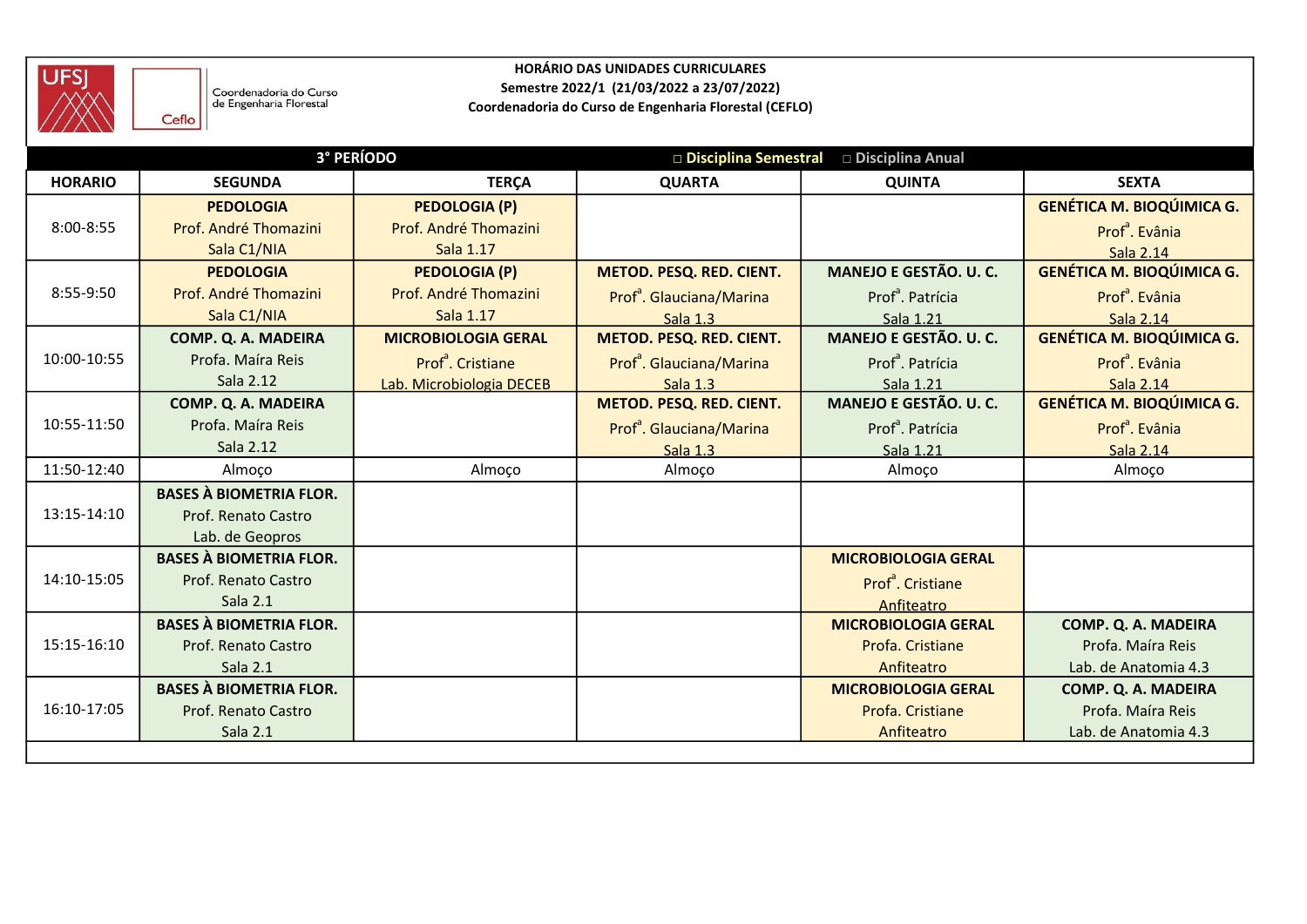

|                |                                                       |                                                                                                 | <b>HORÁRIO DAS UNIDADES CURRICULARES</b>               |                                           |                                          |
|----------------|-------------------------------------------------------|-------------------------------------------------------------------------------------------------|--------------------------------------------------------|-------------------------------------------|------------------------------------------|
| <b>UFSJ</b>    | Coordenadoria do Curso                                |                                                                                                 | Semestre 2022/1 (21/03/2022 a 23/07/2022)              |                                           |                                          |
|                | de Engenharia Florestal<br>Ceflo                      |                                                                                                 | Coordenadoria do Curso de Engenharia Florestal (CEFLO) |                                           |                                          |
|                |                                                       | 4° PERÍODO                                                                                      |                                                        | □ Disciplina Semestral □ Disciplina Anual |                                          |
| <b>HORARIO</b> | <b>SEGUNDA</b>                                        | <b>TERÇA</b>                                                                                    | <b>QUARTA</b>                                          | <b>QUINTA</b>                             | <b>SEXTA</b>                             |
| 8:00-8:55      |                                                       | <b>DENDROLOGIA</b>                                                                              | *DENDROLOGIA (PRÁTICA)                                 |                                           | <b>GENÉTICA M. BIOQÚIMICA G.</b>         |
|                |                                                       | Prof. Aderbal                                                                                   | Prof. Aderbal                                          |                                           | Prof <sup>ª</sup> . Evânia               |
|                |                                                       | Sala 1.21                                                                                       | Sala 1.9                                               |                                           | <b>Sala 2.14</b>                         |
| 8:55-9:50      |                                                       | <b>DENDROLOGIA</b>                                                                              | *DENDROLOGIA (PRÁTICA)                                 |                                           | <b>GENÉTICA M. BIOQÚIMICA G.</b>         |
|                |                                                       | Prof. Aderbal                                                                                   | Prof. Aderbal                                          |                                           | Prof <sup>ª</sup> . Evânia               |
|                |                                                       | Sala 1.21                                                                                       | Sala 1.9                                               |                                           | <b>Sala 2.14</b>                         |
|                | COMP. Q. A. MADEIRA                                   | <b>DENDROLOGIA (P)</b>                                                                          | <b>ENTOMOLOGIA GERAL (P)</b>                           | <b>MÁQUINAS E MEC. AGRÍC. (P)</b>         | <b>GENÉTICA M. BIOQÚIMICA G.</b>         |
| 10:00-10:55    | Profa. Maíra Reis                                     | Prof. Aderbal                                                                                   | Prof. Marcos Fadini                                    | Prof. Édio                                | Prof <sup>ª</sup> . Evânia               |
|                | Sala 2.12                                             | Sala 1.21                                                                                       | Lab. Entomol.                                          | Sala 1.14                                 | Sala 2.14                                |
|                | COMP. Q. A. MADEIRA                                   | <b>DENDROLOGIA (P)</b>                                                                          | <b>ENTOMOLOGIA GERAL (P)</b>                           | MÁQUINAS E MEC. AGRÍC. (P)                | <b>GENÉTICA M. BIOQÚIMICA G.</b>         |
| 10:55-11:50    | Profa. Maíra Reis                                     | Prof. Aderbal                                                                                   | Prof. Marcos Fadini                                    | Prof. Édio                                | Prof <sup>ª</sup> . Evânia               |
|                | Sala 2.12                                             | Sala 1.21                                                                                       | Lab. Entomol.                                          | Sala 1.14                                 | Sala 2.14                                |
| 11:50-12:40    | Almoço                                                | Almoço                                                                                          | Almoço                                                 | Almoço                                    | Almoço                                   |
|                | <b>BASES À BIOMETRIA FLOR.</b>                        | <b>MÁQUINAS E MEC. AGRÍC.</b>                                                                   | <b>ENTOMOLOGIA GERAL</b>                               |                                           |                                          |
| 13:15-14:10    | Prof. Renato Castro                                   | Prof. Édio                                                                                      | Prof <sup>ª</sup> . Cidália                            |                                           |                                          |
|                | Lab. de Geopros                                       | Sala 1.14                                                                                       | Sala 1.9                                               |                                           |                                          |
|                | <b>BASES À BIOMETRIA FLOR.</b>                        | <b>MÁQUINAS E MEC. AGRÍC.</b>                                                                   | <b>ENTOMOLOGIA GERAL</b>                               |                                           |                                          |
| 14:10-15:05    | Prof. Renato Castro<br>Sala 2.1                       | Prof. Édio<br>Sala 1.14                                                                         | Profa. Cidália<br>Sala 1.9                             |                                           |                                          |
|                |                                                       |                                                                                                 |                                                        |                                           |                                          |
|                | <b>BASES À BIOMETRIA FLOR.</b>                        | POLÍTICA E LEGISLAÇÃO FLO.                                                                      |                                                        |                                           | COMP. Q. A. MADEIRA                      |
| 15:15-16:10    | Prof. Renato Castro<br>Sala 2.1                       | Prof. João Carlos<br>Sala 1.12                                                                  |                                                        |                                           | Prof <sup>a</sup> . Maíra Reis           |
|                |                                                       |                                                                                                 |                                                        |                                           | Lab. de Anatomia 4.3                     |
| 16:10-17:05    | <b>BASES À BIOMETRIA FLOR.</b><br>Prof. Renato Castro | POLÍTICA E LEGISLAÇÃO FLO.<br>Prof. João Carlos                                                 |                                                        |                                           | COMP. Q. A. MADEIRA<br>Profa. Maíra Reis |
|                | Sala 2.1                                              | Sala 1.12                                                                                       |                                                        |                                           | Lab. de Anatomia 4.3                     |
|                |                                                       | *DENDROLOGIA (PRÁTICA): somente para alunos que cursaram DENDROLOGIA TEÓRICA no semestre 2021-2 |                                                        |                                           |                                          |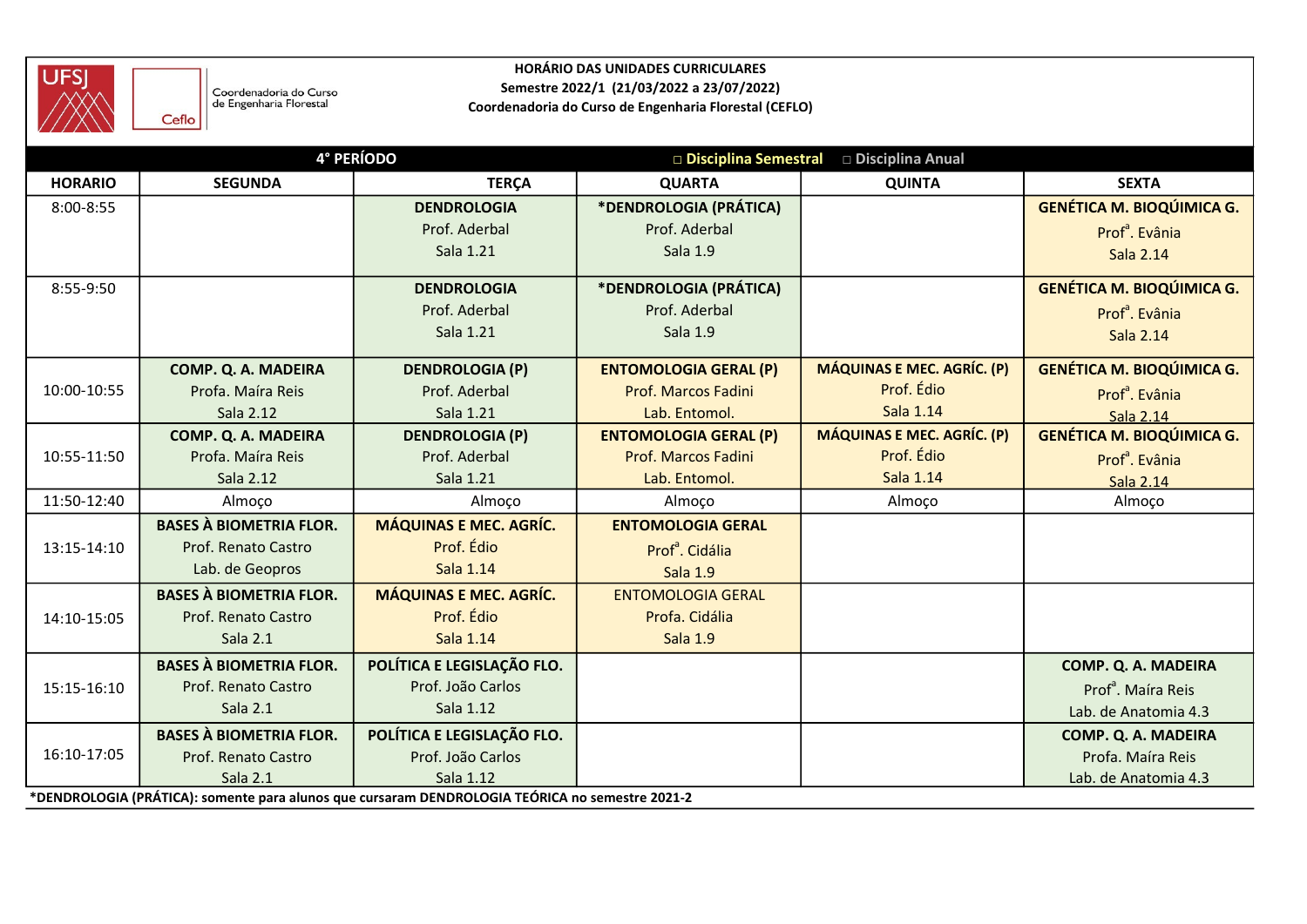

| <b>UFSJ</b>    |                                                            |                               | <b>HORÁRIO DAS UNIDADES CURRICULARES</b><br>Semestre 2022/1 (21/03/2022 a 23/07/2022) |                               |                                |
|----------------|------------------------------------------------------------|-------------------------------|---------------------------------------------------------------------------------------|-------------------------------|--------------------------------|
|                | Coordenadoria do Curso<br>de Engenharia Florestal<br>Ceflo |                               | Coordenadoria do Curso de Engenharia Florestal (CEFLO)                                |                               |                                |
|                |                                                            | 5° PERÍODO                    | □ Disciplina Semestral                                                                | □ Disciplina Anual            |                                |
| <b>HORARIO</b> | <b>SEGUNDA</b>                                             | <b>TERÇA</b>                  | <b>QUARTA</b>                                                                         | <b>QUINTA</b>                 | <b>SEXTA</b>                   |
|                | <b>TECNOLOGIA DA MADEIRA</b>                               | <b>SEMENTES E VIV. FLOR.</b>  | <b>QUÍ. FERT. NUT. PLANTAS (P)</b>                                                    | <b>SEMENTES E VIV. FLOR.</b>  | <b>ESTRUT. CONST. MADEIRA</b>  |
| 8:00-8:55      | Prof <sup>ª</sup> . Marina                                 | Prof <sup>ª</sup> . Glauciana | Prof <sup>ª</sup> . Aline Vasconcelos                                                 | Prof <sup>ª</sup> . Glauciana | Prof <sup>ª</sup> . Maíra Reis |
|                | Sala 2.1                                                   | Lab. de Sementes (sala 4.15)  | Sala 2.5                                                                              | Sala 1.3                      | Sala 2.9                       |
|                | <b>TECNOLOGIA DA MADEIRA</b>                               | <b>SEMENTES E VIV. FLOR.</b>  | QUÍ. FERT. NUT. PLANTAS (P)                                                           | <b>SEMENTES E VIV. FLOR.</b>  | <b>ESTRUT. CONST. MADEIRA</b>  |
| 8:55-9:50      | Prof <sup>ª</sup> . Marina                                 | Prof <sup>ª</sup> . Glauciana | Prof <sup>ª</sup> . Aline Vasconcelos                                                 | Prof <sup>ª</sup> . Glauciana | Prof <sup>ª</sup> . Maíra Reis |
|                | Sala 2.1                                                   | Lab. de Sementes (sala 4.15)  | Sala 2.5                                                                              | Sala 1.3                      | Sala 2.9                       |
| 10:00-10:55    | <b>TECNOLOGIA DA MADEIRA</b>                               | ALGORITMOS PROG. COMP.        | <b>ECOLOGIA FLORESTAL</b>                                                             | <b>ECOLOGIA FLORESTAL</b>     | <b>ESTRUT. CONST. MADEIRA</b>  |
|                | Prof <sup>ª</sup> . Marina                                 | Prof. Gustavo Marcatti        | Prof. Aderbal                                                                         | Prof. Aderbal                 | Prof <sup>ª</sup> . Maíra Reis |
|                | Lab. Tec. da Madeira                                       | Sala 1.17                     | Sala 2.18                                                                             | Sala 2.18                     | Sala 2.9                       |
| 10:55-11:50    | <b>TECNOLOGIA DA MADEIRA</b>                               | ALGORITMOS PROG. COMP.        | <b>ECOLOGIA FLORESTAL</b>                                                             | <b>ECOLOGIA FLORESTAL</b>     | <b>ESTRUT. CONST. MADEIRA</b>  |
|                | Prof <sup>ª</sup> , Marina                                 | Prof. Gustavo Marcatti        | Prof. Aderbal                                                                         | Prof. Aderbal                 | Prof <sup>ª</sup> . Maíra Reis |
|                | Lab. Tec. da Madeira                                       | Sala 1.17                     | Sala 2.18                                                                             | Sala 2.18                     | Sala 2.9                       |
| 11:50-12:40    | Almoço                                                     | Almoço                        | Almoço                                                                                | Almoço                        | Almoço                         |
|                | QUÍ. FERT. NUT. PLANTAS                                    | <b>FISIOLOGIA VEGETAL</b>     | <b>DENDROMETRIA</b>                                                                   | ALGORITMOS PROG. COMP.        |                                |
| 13:15-14:10    | Prof <sup>ª</sup> . Aline Vasconcelos                      | Prof. Leonardo Dias           | Prof <sup>ª</sup> . Mayra                                                             | Prof. Gustavo Marcatti        |                                |
|                | Sala 1.3                                                   | <b>Sala 1.9</b>               | Sala 1.12                                                                             | Sala 1.17                     |                                |
|                | <b>QUÍ. FERT. NUT. PLANTAS</b>                             | <b>FISIOLOGIA VEGETAL</b>     | <b>DENDROMETRIA</b>                                                                   | ALGORITMOS PROG. COMP.        |                                |
| 14:10-15:05    | Prof <sup>ª</sup> . Aline Vasconcelos                      | Prof. Leonardo Dias           | Prof <sup>ª</sup> . Mayra                                                             | Prof. Gustavo Marcatti        |                                |
|                | Sala 1.3                                                   | <b>Sala 1.9</b>               | Sala 1.12                                                                             | Sala 1.17                     |                                |
|                | <b>QUÍ. FERT. NUT. PLANTAS</b>                             |                               | <b>DENDROMETRIA</b>                                                                   | <b>FISIOLOGIA VEGETAL</b>     |                                |
| 15:15-16:10    | Prof <sup>ª</sup> . Aline Vasconcelos                      |                               | Prof <sup>ª</sup> . Mayra                                                             | Prof. Leonardo Dias           |                                |
|                | Sala 1.3                                                   |                               | Sala 1.12                                                                             | Sala 2.9                      |                                |
|                |                                                            |                               | <b>DENDROMETRIA</b>                                                                   | <b>FISIOLOGIA VEGETAL</b>     |                                |
| 16:10-17:05    |                                                            |                               | Prof <sup>a</sup> . Mayra                                                             | Prof. Leonardo Dias           |                                |
|                |                                                            |                               | Sala 1.12                                                                             | Sala 2.9                      |                                |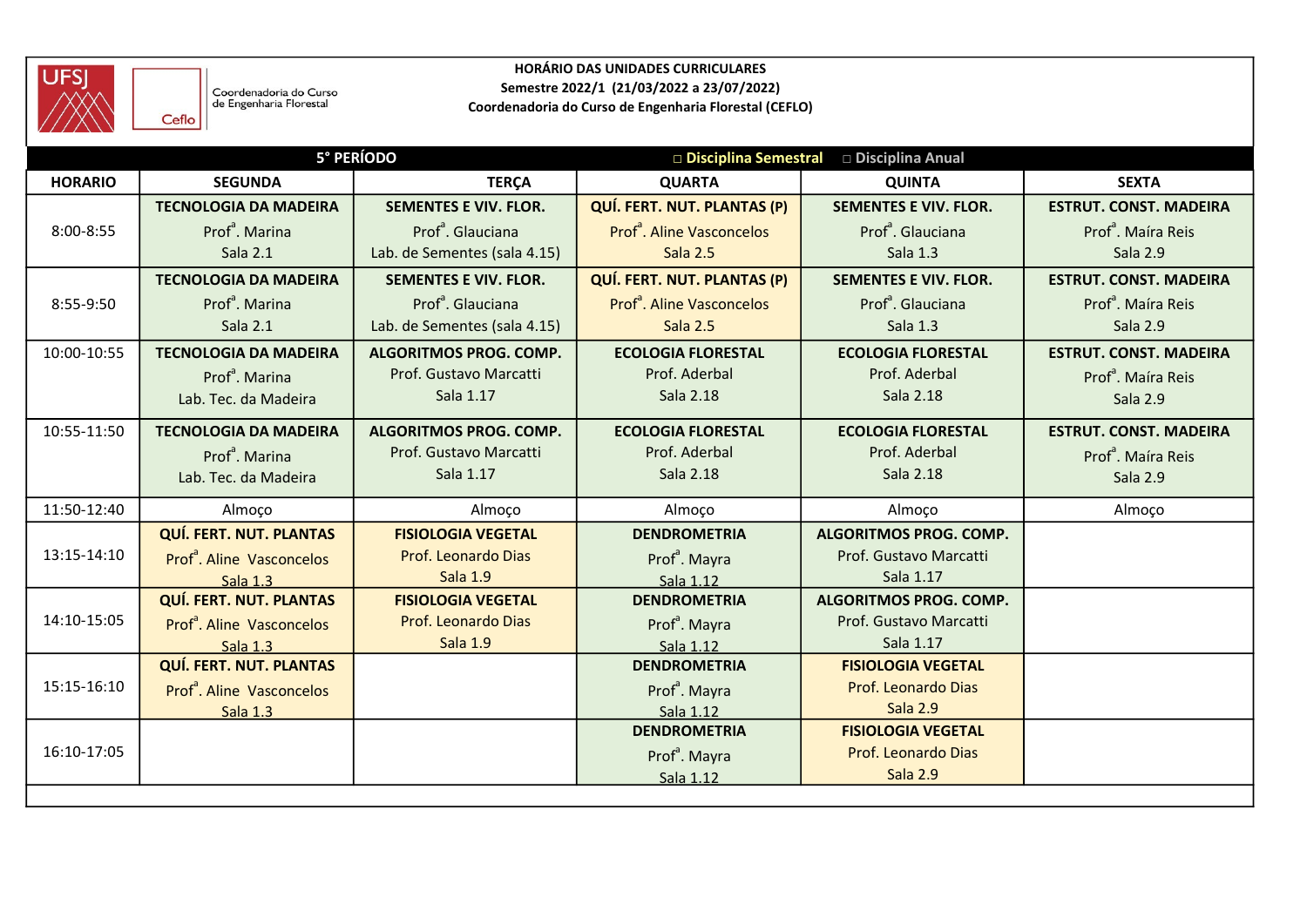

| <b>UFSJ</b>    |                                                            |                               | HORÁRIO DAS UNIDADES CURRICULARES                                                                   |                                           |                                 |
|----------------|------------------------------------------------------------|-------------------------------|-----------------------------------------------------------------------------------------------------|-------------------------------------------|---------------------------------|
|                | Coordenadoria do Curso<br>de Engenharia Florestal<br>Ceflo |                               | Semestre 2022/1 (21/03/2022 a 23/07/2022)<br>Coordenadoria do Curso de Engenharia Florestal (CEFLO) |                                           |                                 |
|                |                                                            | 6° PERÍODO                    |                                                                                                     | □ Disciplina Semestral □ Disciplina Anual |                                 |
| <b>HORARIO</b> | <b>SEGUNDA</b>                                             | <b>TERÇA</b>                  | <b>QUARTA</b>                                                                                       | <b>QUINTA</b>                             | <b>SEXTA</b>                    |
|                | <b>AGROMETEOROGIA</b>                                      | <b>SEMENTES E VIV. FLOR.</b>  |                                                                                                     | <b>SEMENTES E VIV. FLOR.</b>              | <b>ESTRUT. CONST. MADEIRA</b>   |
| 8:00-8:55      | Prof. Silvestre                                            | Prof <sup>ª</sup> . Glauciana |                                                                                                     | Prof <sup>ª</sup> . Glauciana             | Prof <sup>ª</sup> . Maíra Reis  |
|                | Sala 1.17                                                  | Lab. de Sementes (sala 4.15)  |                                                                                                     | Sala 1.3                                  | Sala 2.9                        |
|                | <b>AGROMETEOROGIA</b>                                      | <b>SEMENTES E VIV. FLOR.</b>  |                                                                                                     | <b>SEMENTES E VIV. FLOR.</b>              | <b>ESTRUT. CONST. MADEIRA</b>   |
| 8:55-9:50      | Prof. Silvestre                                            | Prof <sup>ª</sup> . Glauciana |                                                                                                     | Prof <sup>ª</sup> . Glauciana             | Prof <sup>ª</sup> . Maíra Reis  |
|                | Sala 1.17                                                  | Lab. de Sementes (sala 4.15)  |                                                                                                     | Sala 1.3                                  | Sala 2.9                        |
|                | <b>AGROMETEOROGIA</b>                                      | <b>ALGORITMOS PROG. COMP.</b> | <b>ECOLOGIA FLORESTAL</b>                                                                           | <b>ECOLOGIA FLORESTAL</b>                 | <b>ESTRUT. CONST. MADEIRA</b>   |
| 10:00-10:55    | Prof. Silvestre                                            | Prof. Gustavo Marcatti        | Prof. Aderbal                                                                                       | Prof. Aderbal                             | Prof <sup>ª</sup> . Maíra Reis  |
|                | Sala 1.17                                                  | Sala 1.17                     | Sala 2.18                                                                                           | Sala 2.18                                 | Sala 2.9                        |
|                |                                                            | <b>ALGORITMOS PROG. COMP.</b> | <b>ECOLOGIA FLORESTAL</b>                                                                           | <b>ECOLOGIA FLORESTAL</b>                 | <b>ESTRUT. CONST. MADEIRA</b>   |
| 10:55-11:50    |                                                            | Prof. Gustavo Marcatti        | Prof. Aderbal                                                                                       | Prof. Aderbal                             | Prof <sup>ª</sup> . Maíra Reis  |
|                |                                                            | Sala 1.17                     | Sala 2.18                                                                                           | Sala 2.18                                 | Sala 2.9                        |
| 11:50-12:40    | Almoço                                                     | Almoço                        | Almoço                                                                                              | Almoço                                    | Almoço                          |
|                |                                                            | <b>TOPOGR. E GEOPROC.</b>     | <b>DENDROMETRIA</b>                                                                                 | ALGORITMOS PROG. COMP.                    | <b>GENÉTICA MELHOR. FLORES.</b> |
| 13:15-14:10    |                                                            | Prof. Gustavo Marcatti        | Prof <sup>a</sup> . Mayra                                                                           | Prof. Gustavo Marcatti                    | Prof <sup>ª</sup> . Evânia      |
|                |                                                            | Sala 2.12                     | Sala 1.12                                                                                           | Sala 1.17                                 | Sala 2.14                       |
|                | <b>ENTOMOLOGIA FLORESTAL</b>                               | <b>TOPOGR. E GEOPROC.</b>     | <b>DENDROMETRIA</b>                                                                                 | ALGORITMOS PROG. COMP.                    | <b>GENÉTICA MELHOR. FLORES.</b> |
| 14:10-15:05    | Prof <sup>ª</sup> . Cidália                                | Prof. Gustavo Marcatti        | Prof <sup>a</sup> . Mayra                                                                           | Prof. Gustavo Marcatti                    | Prof <sup>ª</sup> . Evânia      |
|                | Lab. Microscopia DCIAG                                     | Sala 2.12                     | Sala 1.12                                                                                           | Sala 1.17                                 | Sala 2.14                       |
|                | <b>ENTOMOLOGIA FLORESTAL</b>                               | <b>TOPOGR. E GEOPROC.</b>     | <b>DENDROMETRIA</b>                                                                                 | <b>TOPOGR. E GEOPROC.</b>                 | <b>GENÉTICA MELHOR. FLORES.</b> |
| 15:15-16:10    | Prof <sup>ª</sup> . Cidália                                | Prof. Gustavo Marcatti        | Prof <sup>a</sup> . Mayra                                                                           | Prof. Gustavo Marcatti                    | Prof <sup>ª</sup> . Evânia      |
|                | Lab. Microscopia DCIAG                                     | Sala 2.12                     | Sala 1.12                                                                                           | Sala 2.12                                 | Sala 2.14                       |
|                | <b>ENTOMOLOGIA FLORESTAL</b>                               |                               | <b>DENDROMETRIA</b>                                                                                 | <b>TOPOGR. E GEOPROC.</b>                 | <b>GENÉTICA MELHOR. FLORES.</b> |
| 16:10-17:05    | Prof <sup>ª</sup> . Cidália                                |                               | Prof <sup>a</sup> . Mayra                                                                           | Prof. Gustavo Marcatti                    | Prof <sup>ª</sup> . Evânia      |
|                | Lab. Microscopia DCIAG                                     |                               | Sala 1.12                                                                                           | Sala 2.12                                 | Sala 2.14                       |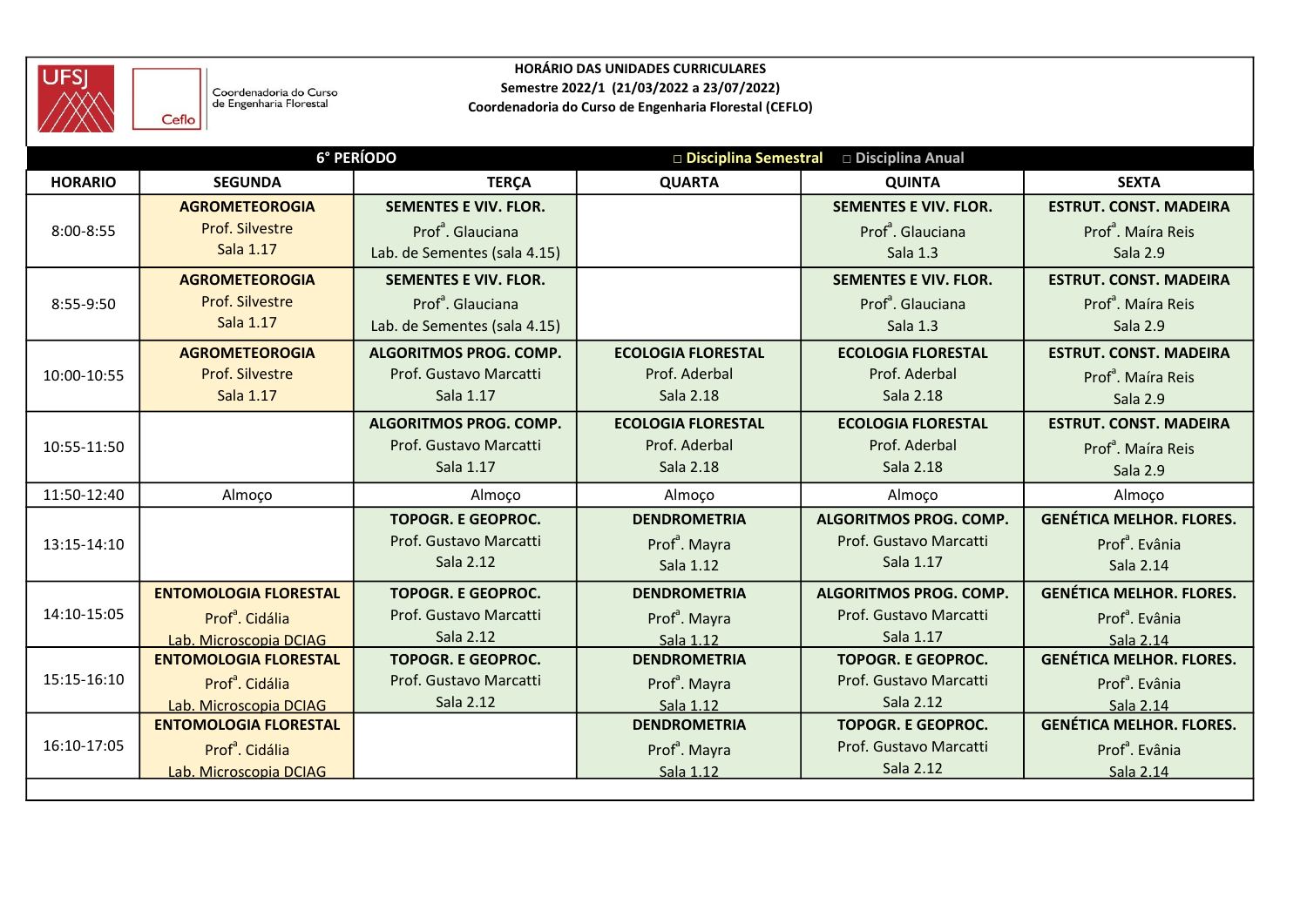

| <b>UFSJ</b>    | Coordenadoria do Curso<br>de Engenharia Florestal<br>Ceflo |                                | HORÁRIO DAS UNIDADES CURRICULARES<br>Semestre 2022/1 (21/03/2022 a 23/07/2022)<br>Coordenadoria do Curso de Engenharia Florestal (CEFLO) |                             |                               |
|----------------|------------------------------------------------------------|--------------------------------|------------------------------------------------------------------------------------------------------------------------------------------|-----------------------------|-------------------------------|
|                |                                                            | <b>7° PERÍODO</b>              | Disciplina Semestral                                                                                                                     | □ Disciplina Anual          |                               |
| <b>HORARIO</b> | <b>SEGUNDA</b>                                             | <b>TERÇA</b>                   | <b>QUARTA</b>                                                                                                                            | <b>QUINTA</b>               | <b>SEXTA</b>                  |
|                | <b>INVENTÁRIO FLORESTAL</b>                                | <b>ENERGIA DA BIOMASSA</b>     | <b>INVENTÁRIO FLORESTAL</b>                                                                                                              |                             | PRINC. MÉT. SILVICULTURAIS    |
| 8:00-8:55      | Prof <sup>a</sup> . Mayra                                  | Profa, Marina                  | Prof <sup>ª</sup> . Mayra                                                                                                                |                             | Prof <sup>ª</sup> . Glauciana |
|                | Sala 2.12                                                  | Sala 1.7                       | Sala 2.12                                                                                                                                |                             | Sala 1.3                      |
|                | <b>INVENTÁRIO FLORESTAL</b>                                | <b>ENERGIA DA BIOMASSA</b>     | <b>INVENTÁRIO FLORESTAL</b>                                                                                                              | PRINCÍPIOS DE ADM.          | PRINC. MÉT. SILVICULTURAIS    |
| 8:55-9:50      | Prof <sup>a</sup> . Mayra                                  | Profa. Marina                  | Prof <sup>a</sup> . Mayra                                                                                                                | <b>Prof. Daniel Calbino</b> | Prof <sup>ª</sup> . Glauciana |
|                | Sala 2.12                                                  | Sala 1.7                       | Sala 2.12                                                                                                                                | Anfiteatro                  | Sala 1.3                      |
|                |                                                            | <b>ENERGIA DA BIOMASSA</b>     |                                                                                                                                          | PRINCÍPIOS DE ADM.          | PRINC. MÉT. SILVICULTURAIS    |
| 10:00-10:55    |                                                            | Profa. Marina                  |                                                                                                                                          | <b>Prof. Daniel Calbino</b> | Prof <sup>ª</sup> . Glauciana |
|                |                                                            | Sala 1.7                       |                                                                                                                                          | Anfiteatro                  | Sala 1.3                      |
|                |                                                            | <b>ENERGIA DA BIOMASSA</b>     |                                                                                                                                          | PRINCÍPIOS DE ADM.          | PRINC. MÉT. SILVICULTURAIS    |
| 10:55-11:50    |                                                            | Profa. Marina                  |                                                                                                                                          | <b>Prof. Daniel Calbino</b> | Prof <sup>ª</sup> . Glauciana |
|                |                                                            | Sala 1.7                       |                                                                                                                                          | Anfiteatro                  | Sala 1.3                      |
| 11:50-12:40    | Almoço                                                     | Almoço                         | Almoço                                                                                                                                   | Almoço                      | Almoço                        |
|                |                                                            |                                | <b>INDUST. DA MADEIRA</b>                                                                                                                |                             |                               |
| 13:15-14:10    |                                                            |                                | Prof <sup>ª</sup> . Maíra Reis                                                                                                           |                             |                               |
|                |                                                            |                                | Sala 2.12<br><b>INDUST. DA MADEIRA</b>                                                                                                   |                             |                               |
| 14:10-15:05    |                                                            |                                | Prof <sup>ª</sup> . Maíra Reis                                                                                                           |                             |                               |
|                |                                                            |                                | Sala 2.12                                                                                                                                |                             |                               |
|                |                                                            | FÍSICA DO SOLO E C. S. ÁGUA    | <b>INDUST. DA MADEIRA</b>                                                                                                                | FÍSICA DO SOLO E C. S. ÁGUA |                               |
| 15:15-16:10    |                                                            | <b>Prof. Samuel Petraccone</b> | Prof <sup>ª</sup> . Maíra Reis                                                                                                           | Prof. Samuel Petraccone     |                               |
|                |                                                            | <b>Sala 1.9</b>                | Sala 2.12                                                                                                                                | <b>Sala 1.9</b>             |                               |
|                |                                                            | FÍSICA DO SOLO E C. S. ÁGUA    | <b>INDUST. DA MADEIRA</b>                                                                                                                | FÍSICA DO SOLO E C. S. ÁGUA |                               |
| 16:10-17:05    |                                                            | <b>Prof. Samuel Petraccone</b> | Prof <sup>a</sup> . Maíra Reis                                                                                                           | Prof. Samuel Petraccone     |                               |
|                |                                                            | <b>Sala 1.9</b>                | Sala 2.12                                                                                                                                | <b>Sala 1.9</b>             |                               |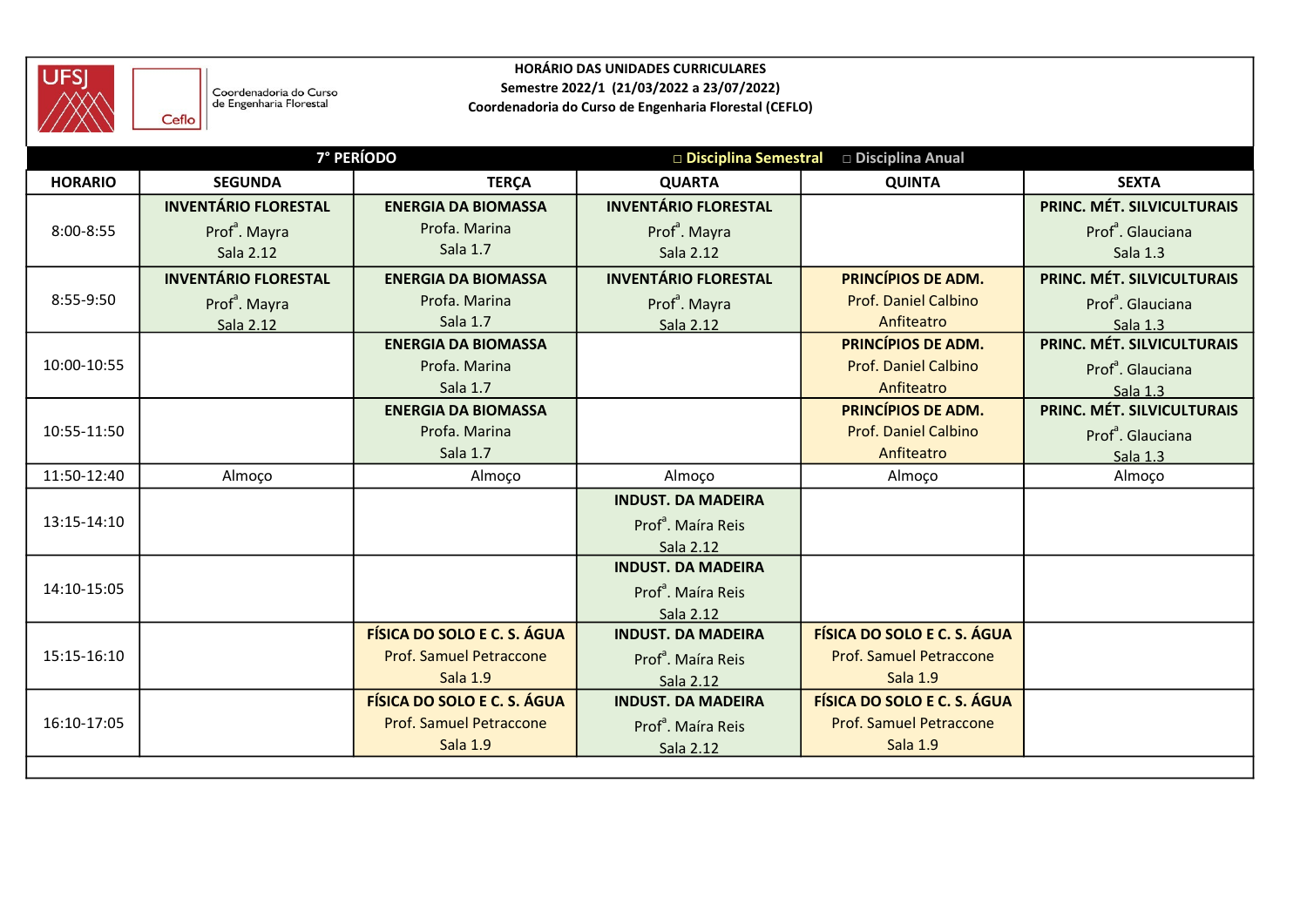

| <b>UFSJ</b>    |                                                            |                                         | HORÁRIO DAS UNIDADES CURRICULARES<br>Semestre 2022/1 (21/03/2022 a 23/07/2022) |                                           |                                        |
|----------------|------------------------------------------------------------|-----------------------------------------|--------------------------------------------------------------------------------|-------------------------------------------|----------------------------------------|
|                | Coordenadoria do Curso<br>de Engenharia Florestal<br>Ceflo |                                         | Coordenadoria do Curso de Engenharia Florestal (CEFLO)                         |                                           |                                        |
|                |                                                            | 8° PERÍODO                              |                                                                                | □ Disciplina Semestral □ Disciplina Anual |                                        |
| <b>HORARIO</b> | <b>SEGUNDA</b>                                             | <b>TERÇA</b>                            | <b>QUARTA</b>                                                                  | <b>QUINTA</b>                             | <b>SEXTA</b>                           |
|                |                                                            |                                         |                                                                                | <b>MANEJO FLOR. NATIVAS</b>               |                                        |
| 7:05-8:00      |                                                            |                                         |                                                                                | Prof <sup>a</sup> . Mayra                 |                                        |
|                | <b>INVENTÁRIO FLORESTAL</b>                                | RECUP. ÁREAS DEGRAD.                    | <b>INVENTÁRIO FLORESTAL</b>                                                    | Sala 2.1<br><b>MANEJO FLOR. NATIVAS</b>   | PRINC. MÉT. SILVICULTURAIS             |
| 8:00-8:55      | Prof <sup>ª</sup> . Mayra                                  | Prof. João Carlos                       | Prof <sup>a</sup> . Mayra                                                      | Prof <sup>a</sup> . Mayra                 | Prof <sup>ª</sup> . Glauciana          |
|                | Sala 2.12                                                  | Sala 2.18                               | Sala 2.12                                                                      | Sala 2.1                                  | Sala 1.3                               |
|                | <b>INVENTÁRIO FLORESTAL</b>                                | RECUP. ÁREAS DEGRAD.                    | <b>INVENTÁRIO FLORESTAL</b>                                                    | <b>MANEJO FLOR. NATIVAS</b>               | PRINC. MÉT. SILVICULTURAIS             |
| 8:55-9:50      | Prof <sup>a</sup> . Mayra                                  | Prof. João Carlos                       | Prof <sup>a</sup> . Mayra                                                      | Prof <sup>a</sup> . Mayra                 | Prof <sup>ª</sup> . Glauciana          |
|                | Sala 2.12                                                  | Sala 2.18<br>RECUP. ÁREAS DEGRAD.       | Sala 2.12                                                                      | Sala 2.1<br><b>MANEJO FLOR. NATIVAS</b>   | Sala 1.3<br>PRINC. MÉT. SILVICULTURAIS |
| 10:00-10:55    |                                                            | Prof. João Carlos                       |                                                                                | Prof <sup>a</sup> . Mayra                 | Prof <sup>ª</sup> . Glauciana          |
|                |                                                            | Sala 2.18                               |                                                                                | Sala 2.1                                  | Sala 1.3                               |
|                |                                                            | RECUP. ÁREAS DEGRAD.                    |                                                                                |                                           | PRINC. MÉT. SILVICULTURAIS             |
| 10:55-11:50    |                                                            | Prof. João Carlos                       |                                                                                |                                           | Prof <sup>ª</sup> . Glauciana          |
|                |                                                            | Sala 2.18                               |                                                                                |                                           | Sala 1.3                               |
| 11:50-12:40    | Almoço                                                     | Almoço<br>PATOLOGIA FLORESTAL           | Almoço<br><b>INDUST. DA MADEIRA</b>                                            | Almoço                                    | Almoço                                 |
| 13:15-14:10    |                                                            | Prof <sup>ª</sup> . Evânia              | Prof <sup>ª</sup> . Maíra Reis                                                 |                                           |                                        |
|                |                                                            | Sala 1.21                               | Sala 2.12                                                                      |                                           |                                        |
|                | <b>AGROSSILVICULTURA</b>                                   | PATOLOGIA FLORESTAL                     | <b>INDUST. DA MADEIRA</b>                                                      |                                           |                                        |
| 14:10-15:05    | Prof <sup>ª</sup> . Patrícia                               | Prof <sup>ª</sup> . Evânia              | Prof <sup>ª</sup> . Maíra Reis                                                 |                                           |                                        |
|                | Sala 1.7                                                   | Sala 1.21                               | Sala 2.12                                                                      |                                           |                                        |
| 15:15-16:10    | <b>AGROSSILVICULTURA</b>                                   | PATOLOGIA FLORESTAL                     | <b>INDUST. DA MADEIRA</b>                                                      |                                           |                                        |
|                | Prof <sup>ª</sup> . Patrícia<br>Sala 1.7                   | Prof <sup>ª</sup> . Evânia<br>Sala 1.21 | Prof <sup>ª</sup> . Maíra Reis<br>Sala 2.12                                    |                                           |                                        |
|                | <b>AGROSSILVICULTURA</b>                                   | PATOLOGIA FLORESTAL                     | <b>INDUST. DA MADEIRA</b>                                                      |                                           |                                        |
| 16:10-17:05    | Prof <sup>ª</sup> . Patrícia                               | Prof <sup>ª</sup> . Evânia              | Prof <sup>ª</sup> . Maíra Reis                                                 |                                           |                                        |
|                | Sala 1.7                                                   | Sala 1.21                               | Sala 2.12                                                                      |                                           |                                        |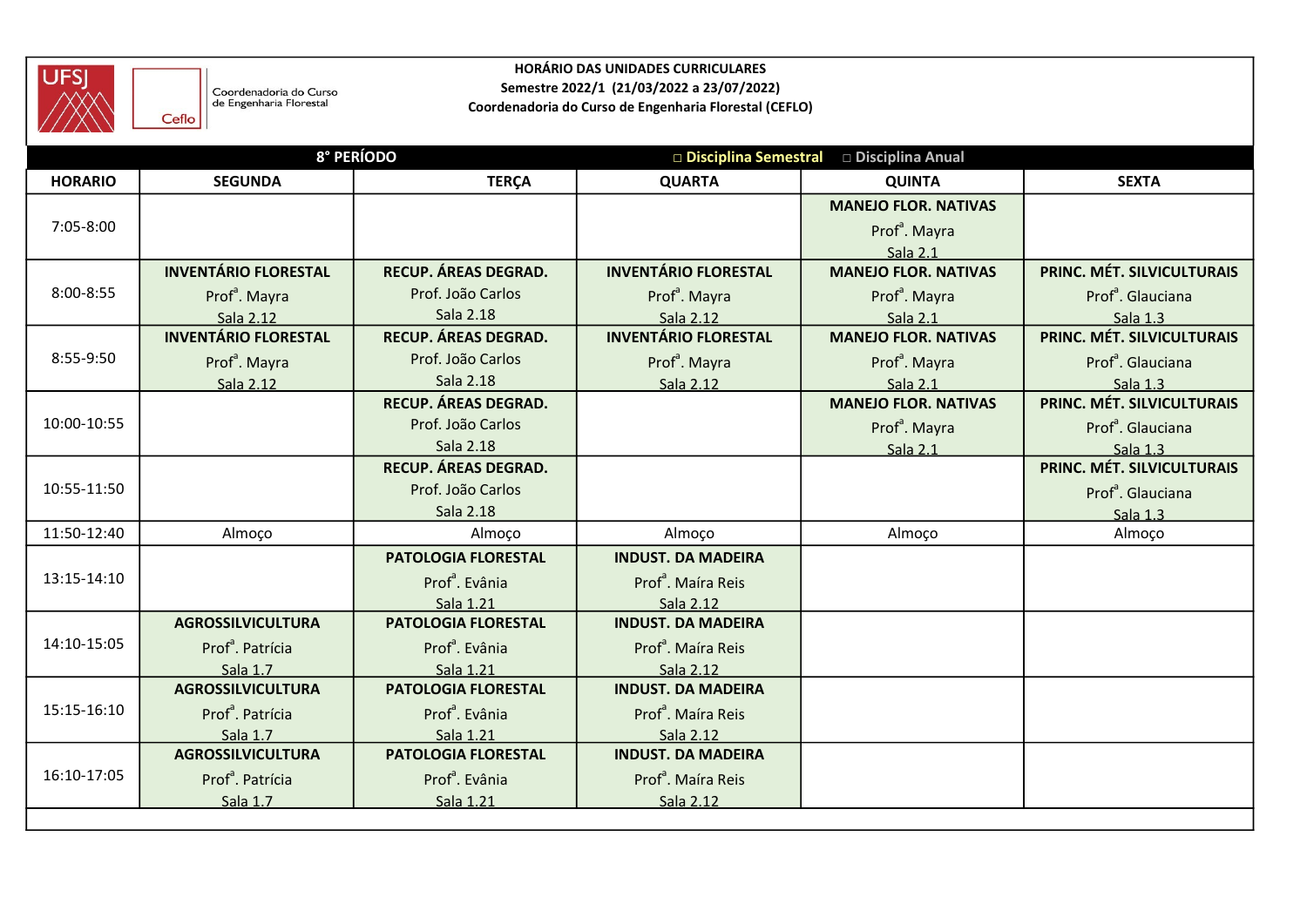

| <b>UFSJ</b>    |                                                            |                                | HORÁRIO DAS UNIDADES CURRICULARES                                                                   |                                                         |              |
|----------------|------------------------------------------------------------|--------------------------------|-----------------------------------------------------------------------------------------------------|---------------------------------------------------------|--------------|
|                | Coordenadoria do Curso<br>de Engenharia Florestal<br>Ceflo |                                | Semestre 2022/1 (21/03/2022 a 23/07/2022)<br>Coordenadoria do Curso de Engenharia Florestal (CEFLO) |                                                         |              |
|                | 9° PERÍODO                                                 |                                |                                                                                                     | □ Disciplina Semestral □ Disciplina Anual               |              |
| <b>HORARIO</b> | <b>SEGUNDA</b>                                             | <b>TERÇA</b>                   | <b>QUARTA</b>                                                                                       | <b>QUINTA</b>                                           | <b>SEXTA</b> |
|                |                                                            |                                |                                                                                                     | <b>MANEJO FLOR. NATIVAS</b>                             |              |
| 7:05-8:00      |                                                            |                                |                                                                                                     | Prof <sup>ª</sup> . Mayra                               |              |
|                |                                                            |                                |                                                                                                     | Sala 2.1                                                |              |
|                | <b>MANEJO FLOR. PLANTADAS</b>                              | RECUP. ÁREAS DEGRAD.           |                                                                                                     | <b>MANEJO FLOR. NATIVAS</b>                             |              |
| 8:00-8:55      | Prof. Renato Castro<br>Lab. de Manejo (sala 4.16)          | Prof. João Carlos<br>Sala 2.18 |                                                                                                     | Prof <sup>ª</sup> . Mayra                               |              |
|                | <b>MANEJO FLOR. PLANTADAS</b>                              | RECUP. ÁREAS DEGRAD.           |                                                                                                     | Sala 2.1<br><b>MANEJO FLOR. NATIVAS</b>                 |              |
| 8:55-9:50      | Prof. Renato Castro                                        | Prof. João Carlos              |                                                                                                     | Prof <sup>ª</sup> . Mayra                               |              |
|                | Lab. de Manejo (sala 4.16)                                 | Sala 2.18                      |                                                                                                     | Sala 2.1                                                |              |
|                | <b>MANEJO FLOR. PLANTADAS</b>                              | RECUP. ÁREAS DEGRAD.           |                                                                                                     | <b>MANEJO FLOR. NATIVAS</b>                             |              |
| 10:00-10:55    | Prof. Renato Castro                                        | Prof. João Carlos              |                                                                                                     | Prof <sup>ª</sup> . Mayra                               |              |
|                | Lab. de Manejo (sala 4.16)                                 | Sala 2.18                      |                                                                                                     | Sala 2.1                                                |              |
|                | <b>MANEJO FLOR. PLANTADAS</b>                              | RECUP. ÁREAS DEGRAD.           |                                                                                                     |                                                         |              |
| 10:55-11:50    | Prof. Renato Castro                                        | Prof. João Carlos              |                                                                                                     |                                                         |              |
|                | Lab. de Manejo (sala 4.16)                                 | Sala 2.18                      |                                                                                                     |                                                         |              |
| 11:50-12:40    | Almoço                                                     | Almoço                         | Almoço                                                                                              | Almoço                                                  | Almoço       |
|                |                                                            |                                |                                                                                                     | <b>SOCIOLOGIA E EXT. RURAL</b>                          |              |
| 13:15-14:10    |                                                            |                                |                                                                                                     | Prof. Daniel e Ernani                                   |              |
|                |                                                            |                                |                                                                                                     | <b>Sala 2.18</b>                                        |              |
| 14:10-15:05    | <b>AGROSSILVICULTURA</b>                                   |                                |                                                                                                     | <b>SOCIOLOGIA E EXT. RURAL</b><br>Prof. Daniel e Ernani |              |
|                | Prof <sup>ª</sup> . Patrícia<br>Sala 1.7                   |                                |                                                                                                     | Sala 2.18                                               |              |
|                | <b>AGROSSILVICULTURA</b>                                   |                                |                                                                                                     | <b>SOCIOLOGIA E EXT. RURAL</b>                          |              |
| 15:15-16:10    | Prof <sup>ª</sup> . Patrícia                               |                                |                                                                                                     | Prof. Daniel e Ernani                                   |              |
|                | Sala 1.7                                                   |                                |                                                                                                     | <b>Sala 2.18</b>                                        |              |
|                | <b>AGROSSILVICULTURA</b>                                   |                                |                                                                                                     | <b>SOCIOLOGIA E EXT. RURAL</b>                          |              |
| 16:10-17:05    | Prof <sup>ª</sup> . Patrícia                               |                                |                                                                                                     | Prof. Daniel e Ernani                                   |              |
|                | Sala 1.7                                                   |                                |                                                                                                     | Sala 2.18                                               |              |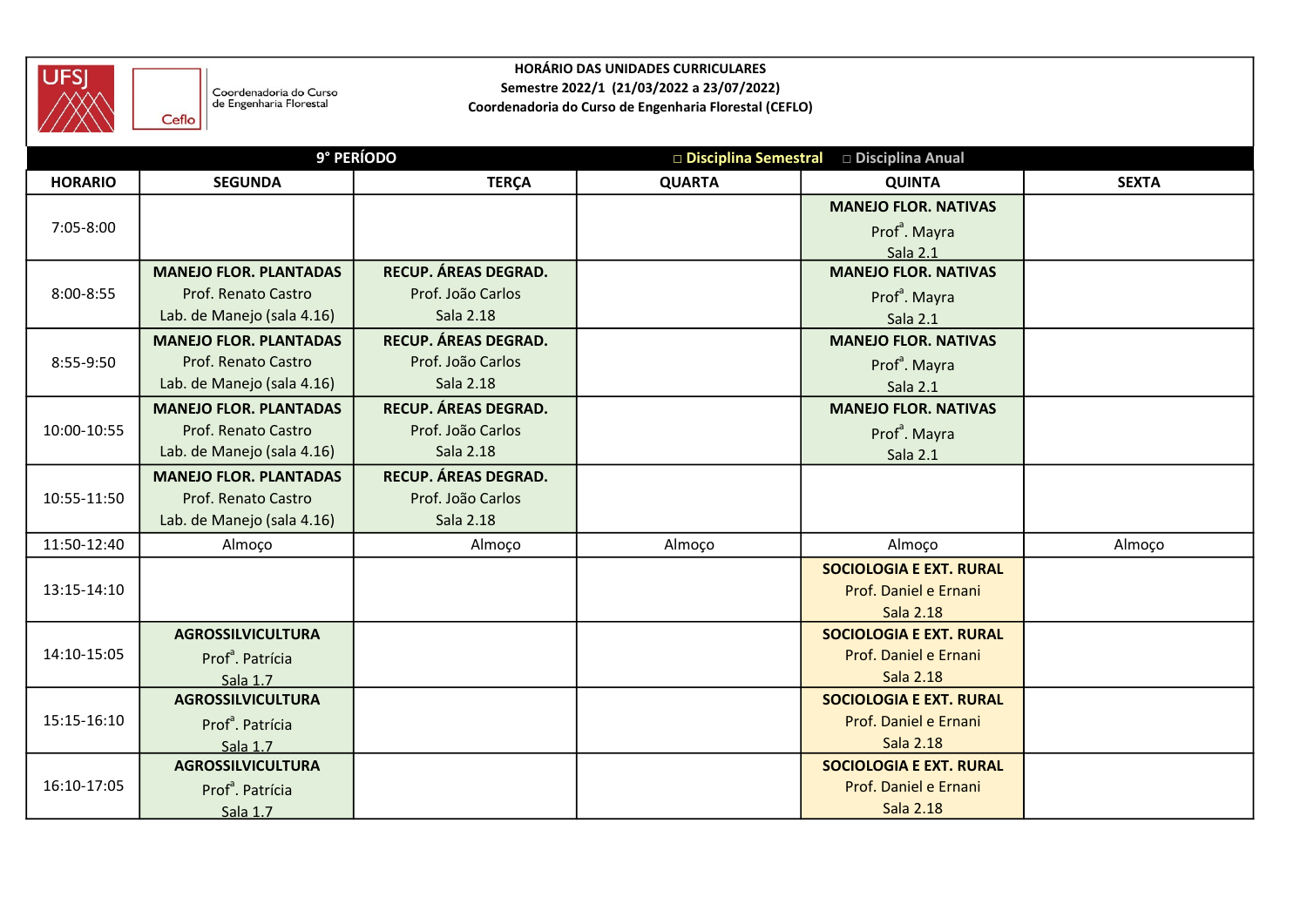

## HORÁRIO DAS UNIDADES CURRICULARES Semestre 2022/1 (21/03/2022 a 23/07/2022)

| <b>UFSJ</b>    |                                                                             |                                                                                                                 | <b>HORÁRIO DAS UNIDADES CURRICULARES</b>                                                                                |                                                        |                                                                                                        |
|----------------|-----------------------------------------------------------------------------|-----------------------------------------------------------------------------------------------------------------|-------------------------------------------------------------------------------------------------------------------------|--------------------------------------------------------|--------------------------------------------------------------------------------------------------------|
|                | Coordenadoria do Curso<br>de Engenharia Florestal<br>Ceflo                  |                                                                                                                 | Semestre 2022/1 (21/03/2022 a 23/07/2022)<br>Coordenadoria do Curso de Engenharia Florestal (CEFLO)                     |                                                        |                                                                                                        |
|                |                                                                             |                                                                                                                 | <b>DISCIPLINAS OPTATIVAS</b>                                                                                            |                                                        |                                                                                                        |
| <b>HORARIO</b> | <b>SEGUNDA</b>                                                              | <b>TERÇA</b>                                                                                                    | <b>QUARTA</b>                                                                                                           | <b>QUINTA</b>                                          | <b>SEXTA</b>                                                                                           |
| 8:00-8:55      |                                                                             | <b>BIOLOGIA E MANEJO DE DANINHAS</b><br>Prof. Amilton (sala 2.7)                                                | <b>FITOPATOLOGIA GERAL</b><br>Prof <sup>a</sup> . Leila (sala 2.7)<br>PROPAGAÇÃO DE PLANTAS<br>Prof. Rufini (sala 2.20) |                                                        |                                                                                                        |
| 8:55-9:50      |                                                                             | <b>BIOLOGIA E MANEJO DE DANINHAS</b><br>Prof. Amilton (sala 2.7)                                                | <b>FITOPATOLOGIA GERAL</b><br>Prof <sup>a</sup> . Leila (sala 2.7)<br>PROPAGAÇÃO DE PLANTAS<br>Prof. Rufini (sala 2.20) | <b>SENSORIAMENTO REMOTO</b><br>Prof. André Hirsch      | PRINCÍPIOS DE ECONOMIA<br>Prof. Daniel (sala 2.5)                                                      |
| 10:00-10:55    | <b>BIOLOGIA E MANEJO DE</b><br><b>DANINHAS</b><br>Prof. Amilton (sala 2.18) | <b>CARTOGRAFIA E GEOP.</b><br>Prof. André Hirsh (sala 2.9)<br><b>HIDRÁULICA</b><br>Prof. João Carlos (sala 2.7) | <b>EMPREEND. E INOVAÇÃO</b><br>Prof. Latini (sala 1.21)<br>PROPAGAÇÃO DE PLANTAS<br>Prof. Rufini (sala 2.20)            | <b>SENSORIAMENTO REMOTO</b><br>Prof. André Hirsch      | <b>HIDRÁULICA</b><br>Prof. João Carlos (sala 2.7)<br>PRINCÍPIOS DE ECONOMIA<br>Prof. Daniel (sala 2.5) |
| 10:55-11:50    | <b>BIOLOGIA E MANEJO DE</b><br><b>DANINHAS</b><br>Prof. Amilton (sala 2.18) | <b>CARTOGRAFIA E GEOP.</b><br>Prof. André Hirsh (sala 2.9)<br>HIDRÁULICA<br>Prof. João Carlos (sala 2.7)        | <b>EMPREEND. E INOVAÇÃO</b><br>Prof. Latini (sala 1.21)                                                                 | <b>SENSORIAMENTO REMOTO</b><br>Prof. André Hirsch      | <b>HIDRÁULICA</b><br>Prof. João Carlos (sala 2.7)<br>PRINCÍPIOS DE ECONOMIA<br>Prof. Daniel (sala 2.5) |
| 11:50-12:40    | Almoço                                                                      | Almoço                                                                                                          | Almoço                                                                                                                  | Almoço                                                 | Almoço                                                                                                 |
| 13:15-14:10    |                                                                             | Microbiologia do Solo<br>Prof. André Thomazini (sala 2.18)                                                      | ADUBOS E ADUBAÇÃO<br>Prof <sup>a</sup> . Aline (sala 2.9)<br><b>CARTOGRAFIA E GEOP.</b><br>Prof. André Hirsh (sala 2.3) | <b>FITOPATOLOGIA GERAL</b><br>Profa. Leila (Sala 2.20) |                                                                                                        |
| 14:10-15:05    |                                                                             | Microbiologia do Solo<br>Prof. André Thomazini (sala 2.18)                                                      | ADUBOS E ADUBAÇÃO<br>Prof <sup>a</sup> . Aline (sala 2.9)<br><b>CARTOGRAFIA E GEOP.</b><br>Prof. André Hirsh (sala 2.3) | <b>FITOPATOLOGIA GERAL</b><br>Profa. Leila (Sala 2.20) |                                                                                                        |